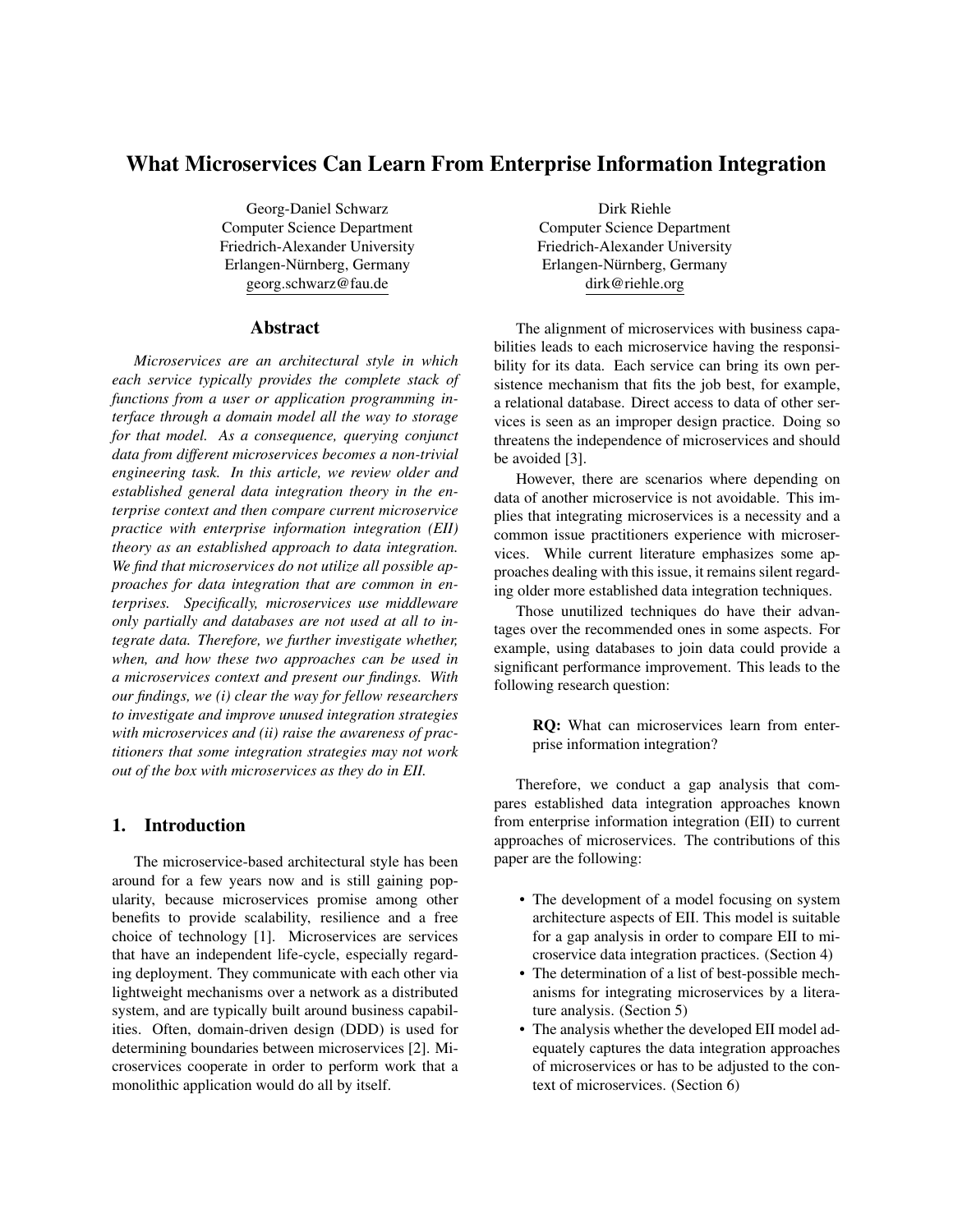With our findings we (i) clear the way for fellow researchers to investigate and improve unused integration strategies with microservices and (ii) raise the awareness of practitioners that some integration strategies may not work out of the box with microservices as they do in EII.

Section 2 gives an overview of the related work. Section 3 covers the overall research process of the article. We develop an analysis model for EII in Section 4, define a target for the model in Section 5 and finally apply the model on the microservices domain in Section 6. We discuss limitations of the results in Section 7 and give an outlook on future work in Section 8.

# 2. Related Work

# 2.1. Data Integration and EII

Lenzerini [4] defined data integration as the integration of data from multiple sources to generate a unified view. In the context of this paper, these data sources are controlled by different applications and the unified view is required to add some business capabilities to the application environment. In other words, we aim for a query that requires data that is under the control of different applications.

In the enterprise environment data integration without making use of centralized data integration systems like data warehouses is called enterprise information integration (EII) [5].

A larger field in data integration research is about semantic data integration and describes mappings from data of one source to data of another source [4]. Contextual knowledge is necessary to combine data from various sources according to those mappings. For example, we need to know that the attributes 'surname' and 'last\_name' of customer data from different sources mean the same thing. This enables creating a query mechanism that includes data from both sources. This point of view regarding data integration is important and cannot be neglected, though we want to focus on an architectural point of view in this article.

## 2.2. Microservices

Microservices are an architectural style that emerged from industry. There is no standardized definition of this term, but there are common characteristics that microservice architectures share. Literature exists plenty regarding this topic, especially practitioner books due its industry origin. Parts of the literature are presented in the literature review in Section 5.

We understand microservices as a set of independently deployable services that interact in a lightweight way over the network [2]. This decomposition of applications into smaller ones that work together implicitly means that data integration is required more frequently. According to Lewis and Fowler [2], those services are organized around business capabilities. Cross-cutting functionalities that require data from multiple business capabilities raise the need for data integration. There is a natural need for thinking more about integration because "if you're building more services you end up with more integration problems" [6].

We identify two general types of interaction between microservices: Triggering distributed behavior and querying distributed data. The separation of both concepts is derived from distinguishing writing and reading data. As an example, a webshop system could consist of microservices for the management of customers, orders, and deliveries. Triggering distributed behavior requires the action of multiple services. For example, a correct order should always trigger a delivery eventually. Querying distributed data means to combine data from multiple services. For example, the sales department wants to send 10-percent-off coupons to all customers that bought a product in the last 3 months as an advertisement. Data from the customer service has to be combined with data from the order service.

Both interactions are commonly seen in microservice-based architectures. Communication mechanisms can support both. In this paper, we want to focus on the second scenario where data of multiple microservices has to be combined in order to implement some cross-cutting functionality.

#### 2.3. Microservice Data Integration

Data integration has not been investigated much in microservices research. We only found a smal number of articles that address aspects of this field of research.

Villaça, Azevedo and Baião [7] investigated how microservices can be used to query across polyglot persistence implementations. This querying aspect matches our understanding of data integration. They identified five major strategies: Shared Database Infrastructures, CQRS, Event Data Pumps, Data Retrieval via Service Calls and Canonical Data Models. Parts of these resemble our findings, some differ. For example, we found that (data) integration on the user interface level is a valid approach but did not identify canonical data models as one. They list the pros and cons for each of the strategies together with example implementations. Additionally, each approach is evaluated with characteristics of ISO/IEC 25010. In our paper, we focus on the comparison to established data integration models which covers another aspect of this topic.

Diepenbrock et. al. [8] proposed an ontology-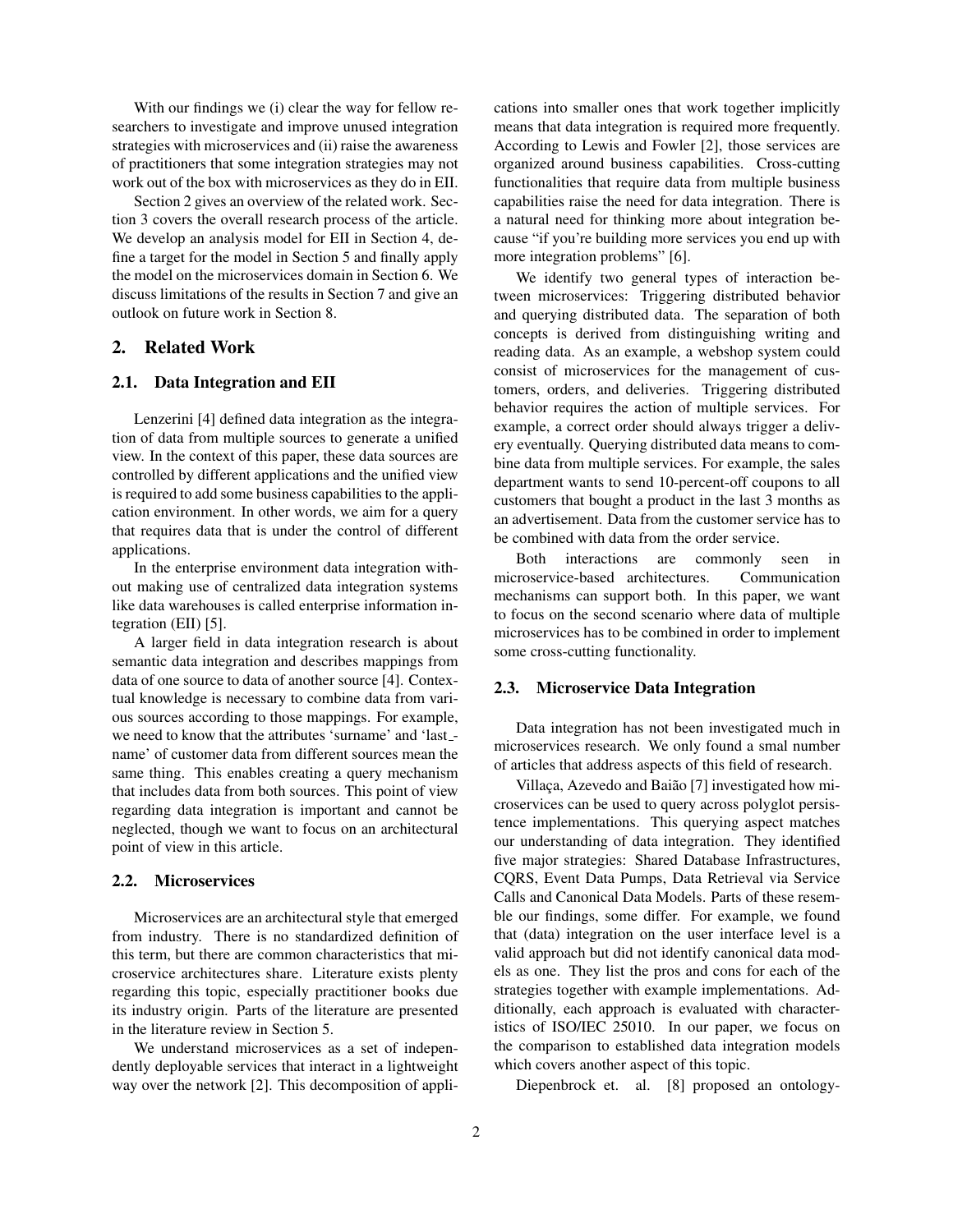based metamodel that describes domain models in microservice-based architectures. This enables the description of semantics for relationships between domain models of microservices. This topic is related to semantic data integration while we focus on the architectural aspects of data integration in microservices-based architectures.

## 2.4. Microservices in the Enterprise

Some first publications investigate how microservices fit into the enterprise ecosystem. Some of them touch the data integration topic but don't present a detailed analysis on which approaches of the established solutions present in the enterprise environment are or are not utilized in microservices as we do.

For example, Yu et. al. [9] introduce a reference architecture based on microservices "for implementing and managing enterprise microservices in the context of enterprise architecture". They describe building blocks that are necessary for such an undertaking, highlight architectural issues, and provide corresponding recommendations. The classical enterprise service bus (ESB) has to make way for "smart endpoints". A closer comparison of viable (data) integration approaches is not discussed; however, it is what we focus on.

Bogner and Zimmermann [10] extend original enterprise architecture reference models to allow for the integration of microservices. However, there is no discussion which specific ways of integrating microservices are viable. In contrast, we present these ways.

Indrasiri and Siriwardena [11] published a practitioner book on microservice in the enterprise and cover the approaches to sharing data between microservices as well. They focus on the microservice point of view on this topic, backed up with experience, while we perform a gap analysis that determines differences between microservice practices and established approaches of the enterprise ecosystem.

# 3. Research Process

This article compares established enterprise information integration (EII) theory with recommended practices of microservices regarding data integration. Figure 1 shows our overall research process. We first develop a comparison model that describes EII. Then we review microservice literature and analyze existing concepts in the sampled literature. Finally, we compare our findings with the comparison model from the first step. We present the results of the steps in the following way:

• Section 4 selects and vets a model of EII and develops a comparison model that is used for a gap analysis with the microservice domain later on.

- Section 5 reviews existing practitioner literature on data integration for microservices that has the highest impact. We discuss the concepts we find.
- Section 6 applies the EII model of Section 4 to the domain of microservices discussed in Section 5. The application of the model serves as a gap analysis that makes the differences between the approaches visible.

In the following subsections, we provide further details about the microservice literature sampling in Subsection 3.1 and about the concept analysis in Subsection 3.2.

#### 3.1. Literature Sampling

We first performed a two-step literature review on microservice integration and then compared the results to established data integration theory. Since microservices emerged from practical experience, we included most cited grey literature (practitioner books, blog posts, magazine articles, expert interviews, etc.) as sources. Their claims about data integration approaches don't have to be backed up by science but by experience. We assume that most cited literature on this topic represents the popular opinions that we want to investigate in this paper.

We can integrate data on every architectural level of a system [12]. We can further narrow this down to the architectural levels where communication over the network takes place in the microservice domain. Thus, we decided to search for strategies on how to integrate microservices in general, without constraining it to data integration. Taking this detour instead of focusing on data integration itself from the beginning turned out to be a necessity, because there hardly exists literature about data integration in the microservice domain like Section 2 shows.

For the first step, we used Google Scholar, ACM Digital Library, and IEEE Xplore. We utilized the software Publish or Perish (version 6.48.6402) to scan Google Scholar. As search term, 'microservices' in different writing styles in the title in combination with the terms 'data integration' was used. We followed the general recommendations of Garousi et. al. [13] on how to conduct a grey literature review explained by using theoretical saturation as stopping criteria. Grey literature is included in Google Scholar search and thus requires a quality assessment criteria. In order to find literature with the most impact on the general understanding of microservice-based architectures, we decided to use the number of citations as the main impact criterion and include only grey literature within the 20 most cited works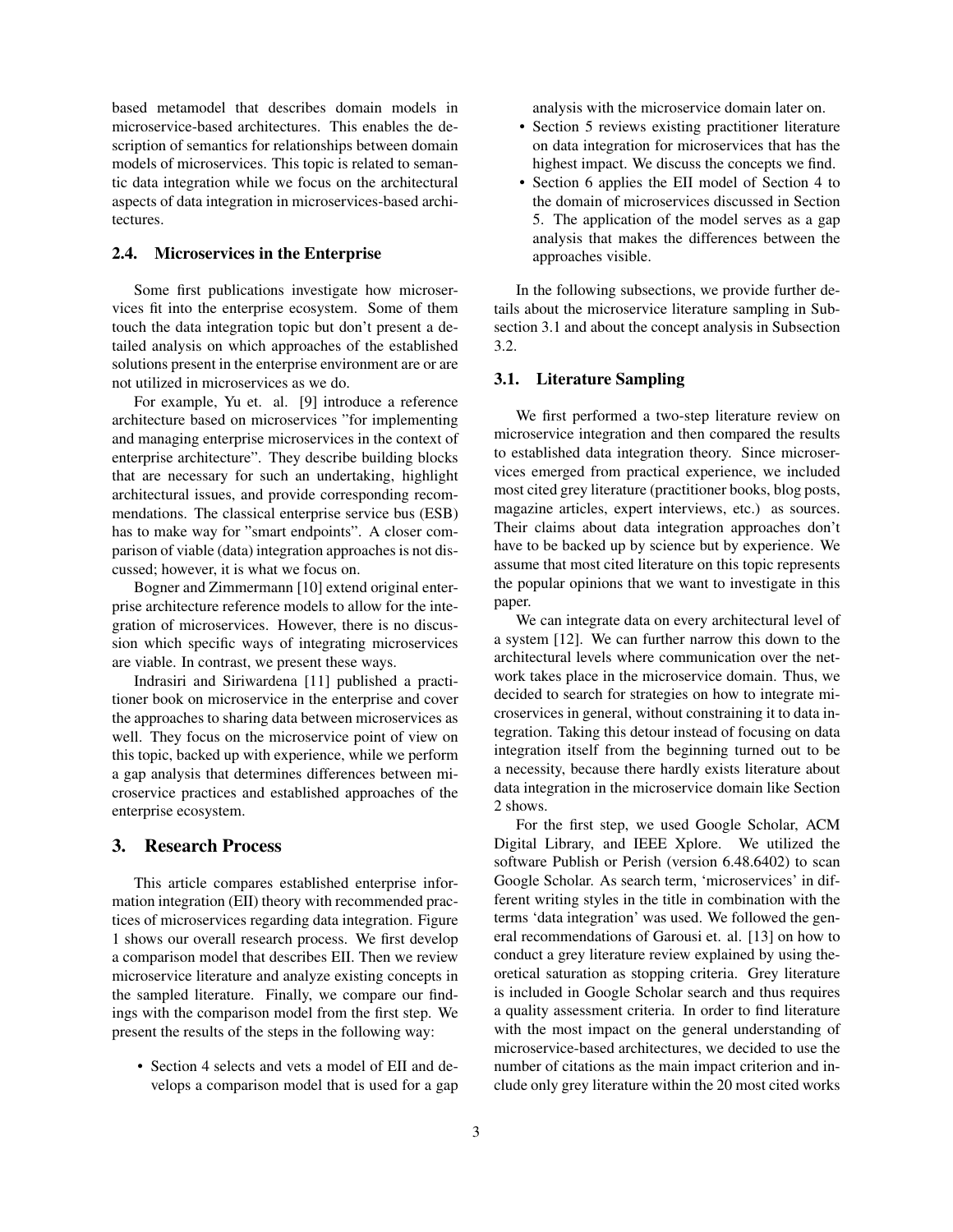

Figure 1. Research Process

of the search query result or if they are cited over fifty times regarding the second step of the literature review.

ACM Digital Library and IEEE Xplore only contain peer-reviewed literature and thus need no such quality assessment criteria.

We analyzed the findings and categorized them according to the following points and only included the ones into the literature pool that passed the inclusion criteria.

Inclusion criteria:

• Discussions about different approaches of integrating microservices and how they communicate

Exclusion criteria:

- Descriptions of microservice-based systems, but no detailed discussions about how they are integrated
- Literature that does not express own opinions and relies on citation instead of reasoning. We used those primarily for snowballing in the second step of the research process.

As the second step, snowballing and further exploratory search techniques were applied. For snowballing, we especially focused on literature that was described in literature reviews and mapping studies [14, 15, 7]. We applied the mentioned quality assessment criteria for grey literature (more than 50 citations) and inclusion criteria for all additional findings.

Section 5.1 presents the results of the literature sampling.

#### 3.2. Literature Analysis

We analyzed the literature that we found during the sampling process for general integration strategies and

grouped them into categories. Therefore, we transitioned from an author-centric to a concept-centric literature review by using a concept matrix as Webster and Watson [16] propose. We enhanced this approach by using abbreviations in the cells of the tables in order to provide more detailed information about our findings.

We focused on the architectural point of view and scanned the literature for conceptual approaches regarding data integration that has an impact on the architectural layer. The results are used for the gap analysis comparing with established EII.

Section 5.2 presents the results of this analysis.

# 4. EII Analysis Model

As the first step, we need to define what data integration means in the enterprise ecosystem. Therefore, we develop a model that will be applied to the microservice domain in Section 6. Subsection 4.1 presents the originally selected EII model and Subsection 4.2 introduces slight changes in order to develop a suiting model for the gap analysis.

## 4.1. Original EII Model

We reviewed multiple models for integrating applications and chose the one that seemed to fit best for our comparison. Some of them were not about architecture directly. For example, Schwinn and Schelp [17] proposed patterns classified by dimensions as redundancy and direct or indirect data access. Land and Crnkovic [18] distinguished integrating software systems between import and export facilities, enterprise application integration (EAI), integration on data level, and integration on a source code level. Still, the architectural perspective was not represented well.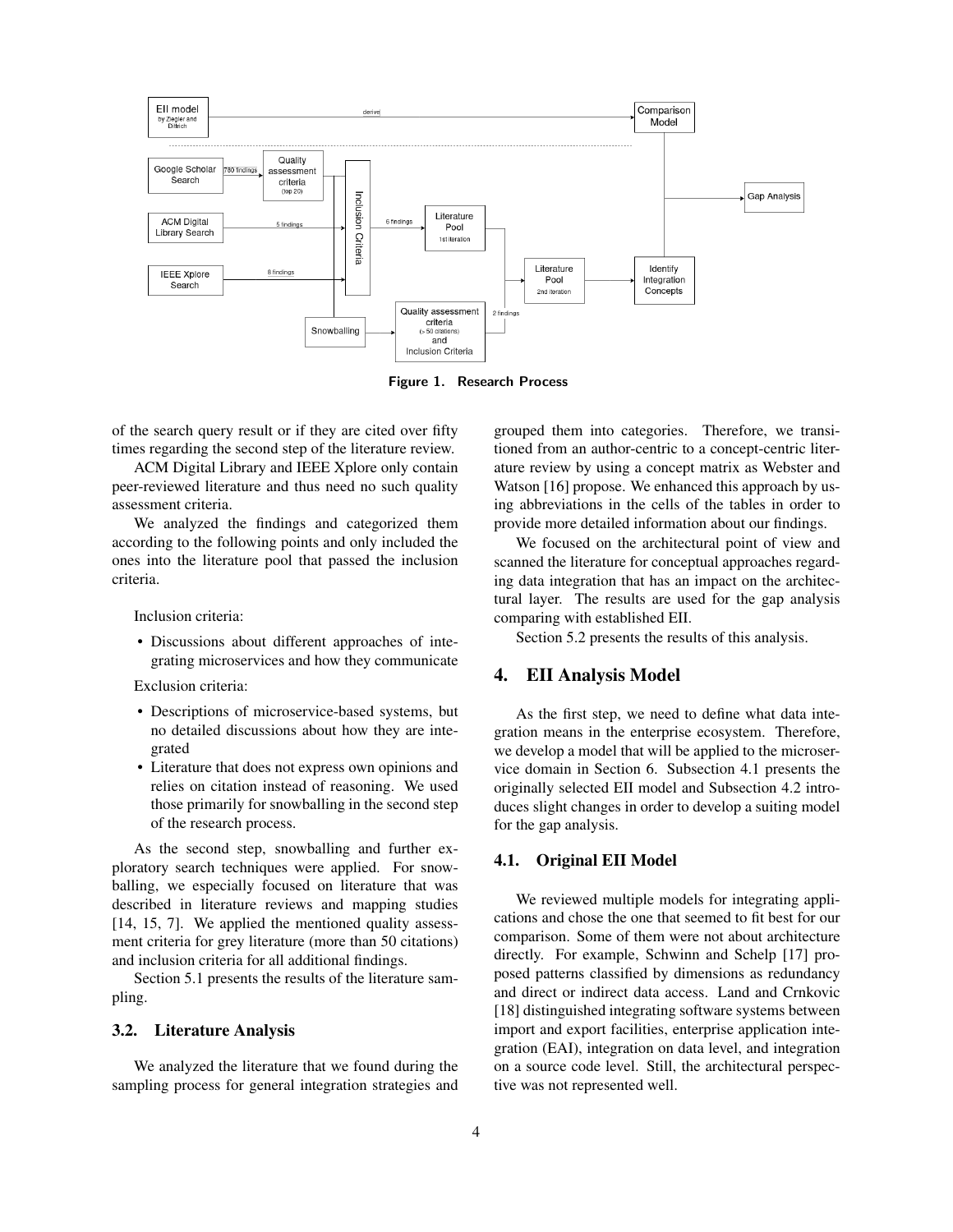

Figure 2. Derived Data Integration Model

A promising candidate was the layered model of He and Da Xu [19]. They found that research for integrating distributed enterprise systems can be divided into the communication layer integration, (semantic) data integration, business logic integration, presentation layer integration. They also mention more recent technologies like using an enterprise service bus (ESB). Nevertheless, these layers represent points that have to be thought of when integrating systems but not different levels in architecture where data integration can take place.

Ziegler and Dittrich [12] proposed a (for us) good starting point for the model required for the gap analysis. They claim that data integration in the enterprise ecosystem can take place on every architectural level of a system. The model describes how information systems with physically distributed data can integrate so that it seems to the outside world like there is only one information system.

There are six ways of integrating data derived from the architectural abstraction levels. The first two refer to manual data integration performed by the user, the other four describe a programmatic approach:

Manual Integration: Users directly work with the different interfaces of systems and integrate the data by hand. They need to know where the data is located, how it is represented logically, and how the semantics are defined.

Common User Interface: There is a common user interface, but the data presentations of different data

sources are separated from each other. The user still has to homogenize and integrate data by hand, but does not have to use different user interfaces.

Integration by Applications: Integration applications access different data sources in order to return integrated results to the user or other clients.

Middleware Integration: The middleware undertakes the common integration functionality, but integration efforts are still required in the application.

Uniform Data Access: There is a global unified view of physically distributed data that is used to query the data. The integration is performed at runtime.

Common Data Storage: Data is physically transferred to a new data storage in order to integrate it.

#### 4.2. Derived Comparison Model

We agree with the statement that data integration can potentially take place on every level of the architecture [12]. The proposed reference architecture with these architectural levels is suitable, but there are some open points that need clarification and enhancement.

Manual data integration is undesirable in our opinion. This aspect is found in the Manual Integration and in the Common User Interface approach. Because of that, we decided to ignore these two ways of integration in our discussions.

The original model covers integration on the user interface level in a manual way, but we are missing a pro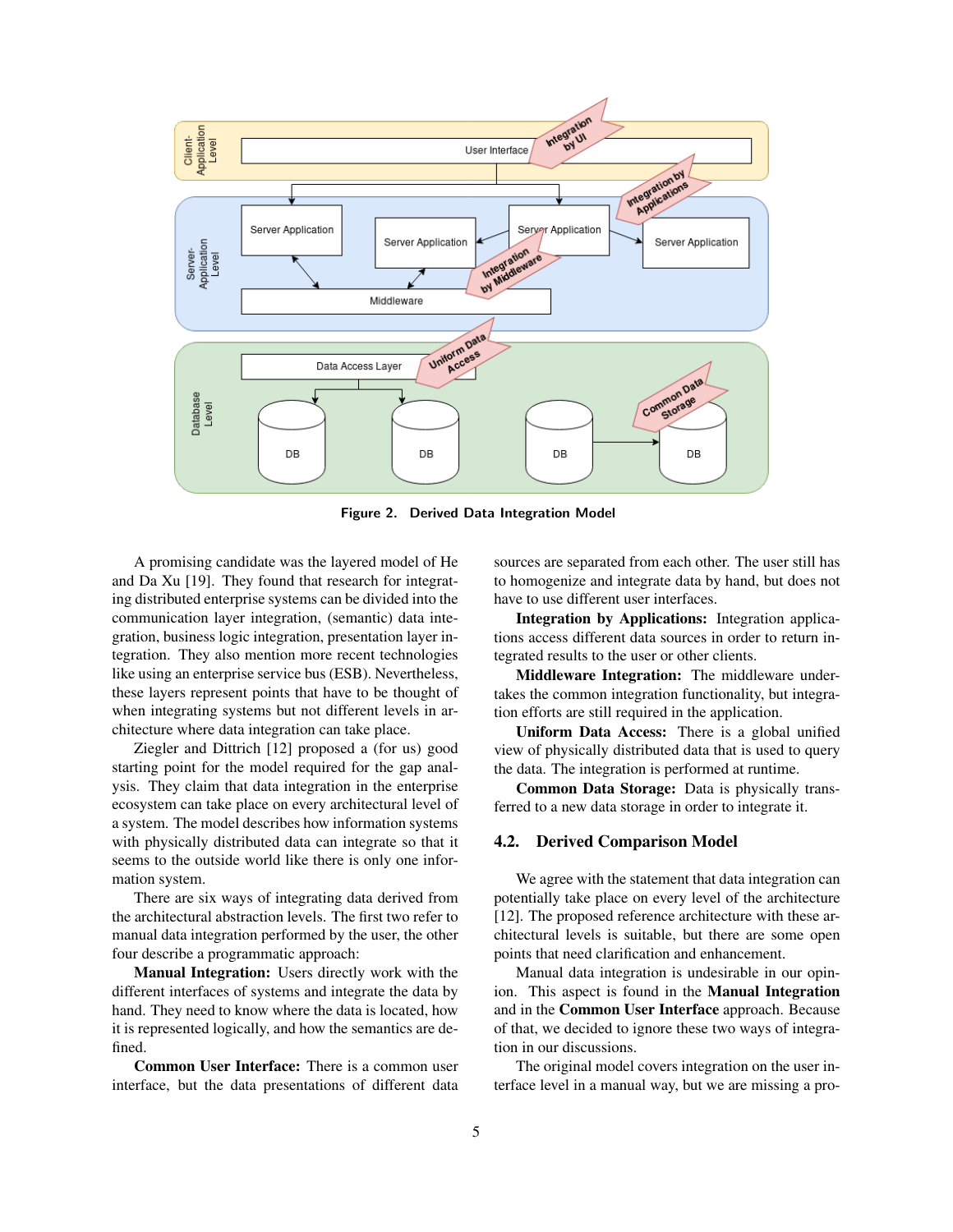grammatic approach for it. In the context of modern web applications, a client application is capable of interacting with multiple applications and combining the data. We assume that the authors placed this scenario in the Integration by Applications approach. For our gap analysis, we want to differentiate between integration happening on the client or on server side. Thus, we add the programmatic data integration on the user interface layer under the name Integration by UI. We locate it in the group of Client-Application Level Integration.

Integration by Applications is a way of integrating data on the server side like described in the last paragraph. Ziegler and Dittrich [12] mention that this approach is applicable for integrating a small number of applications. As integration applications grow in size, the more interfaces they have to integrate. In our opinion, there is a special case hidden in this approach where one of the source applications is the integrating one at the same time. This means that this application integrates data of a foreign application with its own data. In regards to communication mechanisms, we assume that different forms of remote procedure calls (for example, RPC, SOAP, or REST) are typical examples, because location information about the receiver is required.

In Middleware Integration the opposite is the case. Location information is typically not required by the sender. The middleware deals with the delivery to the right place. We see message-oriented middlewares as a good example, where applications can subscribe to topics or channels of messages they are interested in. Some implementations even offer to add message or protocol transformation features for better interoperability. The description of the original model introduces SQLmiddleware as an example that routes the queries to all components that are involved to retrieve the expected result. The integration of the results of different components, however, is not done by the SQL-middleware but by the receiving application [12]. We find that middleware integration operates on a similar level of abstraction as integration by application but can contain some parts of the data integration logic. We summarize both of them under the group of Server-Application Level Integration.

Uniform Data Access takes the example of the SQL-middleware to the next level by moving the integration logic to the database layer. This requires a global virtual view over all data that is to be integrated in order to resolve queries and deliver partial queries to the right physical place. The location of physical data is not changed and remains distributed. This point changes when speaking about Common Data Storage. The data is physically transferred in order to integrate. We find that a suitable example is a DBMS that replicates data

over several nodes in order to achieve spatial proximity for queries. An edge case of this approach is that applications share the same physical database and integrate over it. We summarize both approaches under the group of Database Level Integration.

The resulting model in Figure 2 resembles the typical structure of web-applications. There is an underlying database layer, a backend layer with all required server applications and a frontend layer with the user interfaces. When speaking about data integration in the backend layer, we make a differentiation between two basic communication mechanisms. One is to communicate via an API, therefore the location of the other participant in the interaction has to be known. The other is to make use of a middleware that distributes messages to the right place without having the sender to know the location of the other participant and performing add further logic on the messages. On the database layer, we distinguish between the physical and the virtual integration approach.

## 5. Microservice Data Integration

In the previous section, we developed a model for EII. In this section we examine how microservices integrate data. The results will be used as a target for the application of the EII model in Section 6.

Subsection 5.1 describes the sampled literature following the process of Section 3.1. The results of the concept analysis defined in Section 3.2 are presented in Subsection 5.2.

#### 5.1. Literature Sampling Results

We applied the two-step literature sampling process described in Subsection 3.1. Table 1 shows the final list of literature we used for our further analysis.

We considered only Villaca et. al. [7] from searching ACM digital library and IEEE Xplore. We excluded the paper in the end because it evaluates different strategies regarding querying data from multiple microservices while our defined inclusion criteria focus on discussions and opinions about integration approaches. Nevertheless, we considered the concepts of their research when refining our integration concepts. We excluded Diepenbrock et. al. [8] that we mentioned in Section 2.3 because it does not discuss different integration approaches on an architectural level.

The first six entries represent the results of the first step of the literature review; they all were found through Google Scholar. The last two entries in the table were added as a result of snowballing. Note that the blog article [2] was considered, because it has an aggregate citation count of over 400.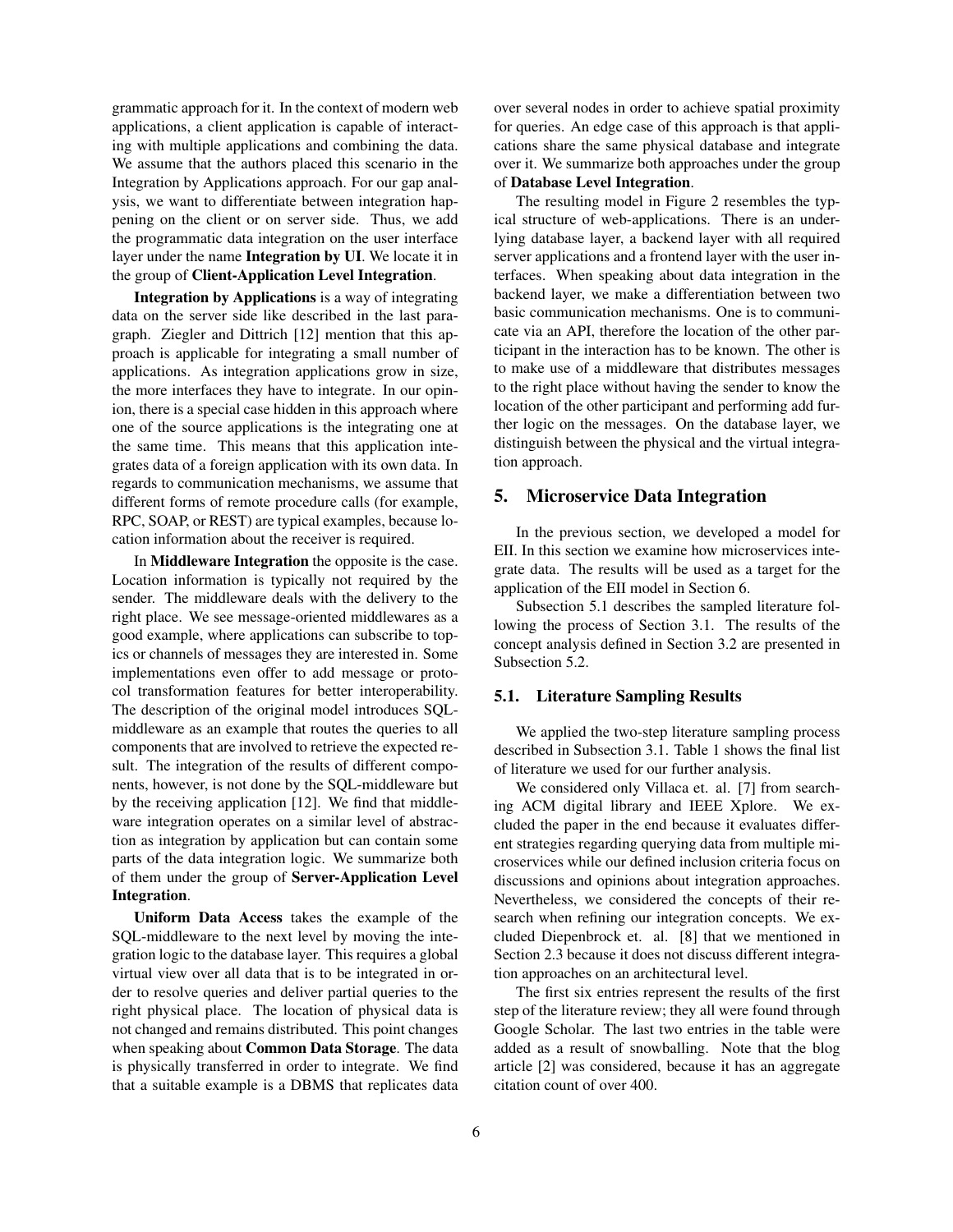| Ref               | Author           | Title                                                     | Ranking / Citations   |
|-------------------|------------------|-----------------------------------------------------------|-----------------------|
| $\lceil 1 \rceil$ | Newman           | Building microservices: Designing fine-grained systems    | #1/935 citations      |
| [6]               | Thönes           | <b>Microservices</b>                                      | $#4/212$ citations    |
| $[20]$            | Wolff            | Microservices: Flexible software architecture             | $#9/80$ citations     |
| [21]              | Richards         | Microservices vs. service-oriented architecture           | $#11/78$ citations    |
| [22]              | Butzin et. al.   | Microservices approach for the internet of things         | $#16/55$ citations    |
| [23]              | Sill             | The design and architecture of microservices              | $\#20/48$ citations   |
| $[24]$            | Namiot et. al.   | On micro-service architecture                             | -/217 citations       |
| $[2]$             | Fowler and Lewis | Microservices a definition of this new architectural term | -/ over 400 citations |

Table 1. Literature Pool

## 5.2. Literature Analysis Results

We analyzed the selected literature pool following the process of Subsection 3.2. Therefore, we identified integration concepts that focus on the architectural point of view. Villaca et. al. [7] gave us a good starting point for identifying concepts regarding integration in microservice-based architectures. We adapted and enhanced the concepts with the findings of grey literature.

Table 2 shows the identified concepts. Some literature made statements that apply to subcategories of a category and did not further distinguish between them. We illustrate this in Table 2 by joining corresponding cells. Especially the two books [1, 20] discuss almost the full bandwidth of solutions. The following summary to each integration concept is not meant to be thorough, detailed advantages and disadvantages can be read up in the particular literature.

C1 Integration by Database: Discussing integration on database level is not trivial. This approach not recommended in general because of the following disadvantages:

- Changes of the internal data model in one microservice can affect other microservices and thus either crash them or discourages change [1, 20, 22].
- One database technology is enforced across microservices, so developers cannot independently choose the best technology for their microservice [20].
- The database may represent a single point of failure. This is especially dangerous if the chosen database is not resilient [1].
- "The logic to perform the same sorts of manipulation to a customer may now be spread among multiple consumers" [1].

Changes to one microservice may affect those other microservices that directly access the tables of the first microservice. Wolff [20] claims that a replicationbased approach to decouple microservices by involving a schema transformation is viable. Most often those transformations need custom implementations on other architectural levels, though. The approach still has the disadvantage of the restriction to one database technology for the microservices that are meant to be integrated. The other literature [1, 22] does not mention the possibility of data replication and generalize their statements without considering this approach.

In general, a well-defined interface should be used for integration [21]. Could a versioned view be such a well-defined interface, at least for reads? Indirect access to database content with some decoupling steps between seems not to be explored to its fullest yet from the point of view that the chosen literature gave.

C2 Integration by Service Calls: Calling other microservices by using their APIs and integrating the received data in a specific microservice is generally a viable choice. Richards [21] claims that "[...] microservices architectures tend to rely on REST as their primary remote-access protocol [...]". REST is recommended for use by Newman [1] and Wolff [20] explicitly, especially in connection with HATEOAS and its links between resources. Although REST has some drawbacks due to the use of HTTP as basis, "REST over HTTP is a sensible default choice for service-to-service interactions" [1].

The literature discusses remote procedure call (RPC) technologies for the integration of microservices as well, including SOAP. Those technologies are viable [1, 20], although they have some downsides [1]. There are very different RPC technologies, of which some are better suited, some worse. "The use of a separate interface definition can make it easier to generate client and server stubs for different technology stacks" [1]. Technologies that don't restrict technology choice are favorable, e.g. like Apache Thrift [20] and Googles gRPC [23].

Generally, integration by service calls seems to be a supported choice according to examined literature. Sill [23] advances his opinion that there are "design trends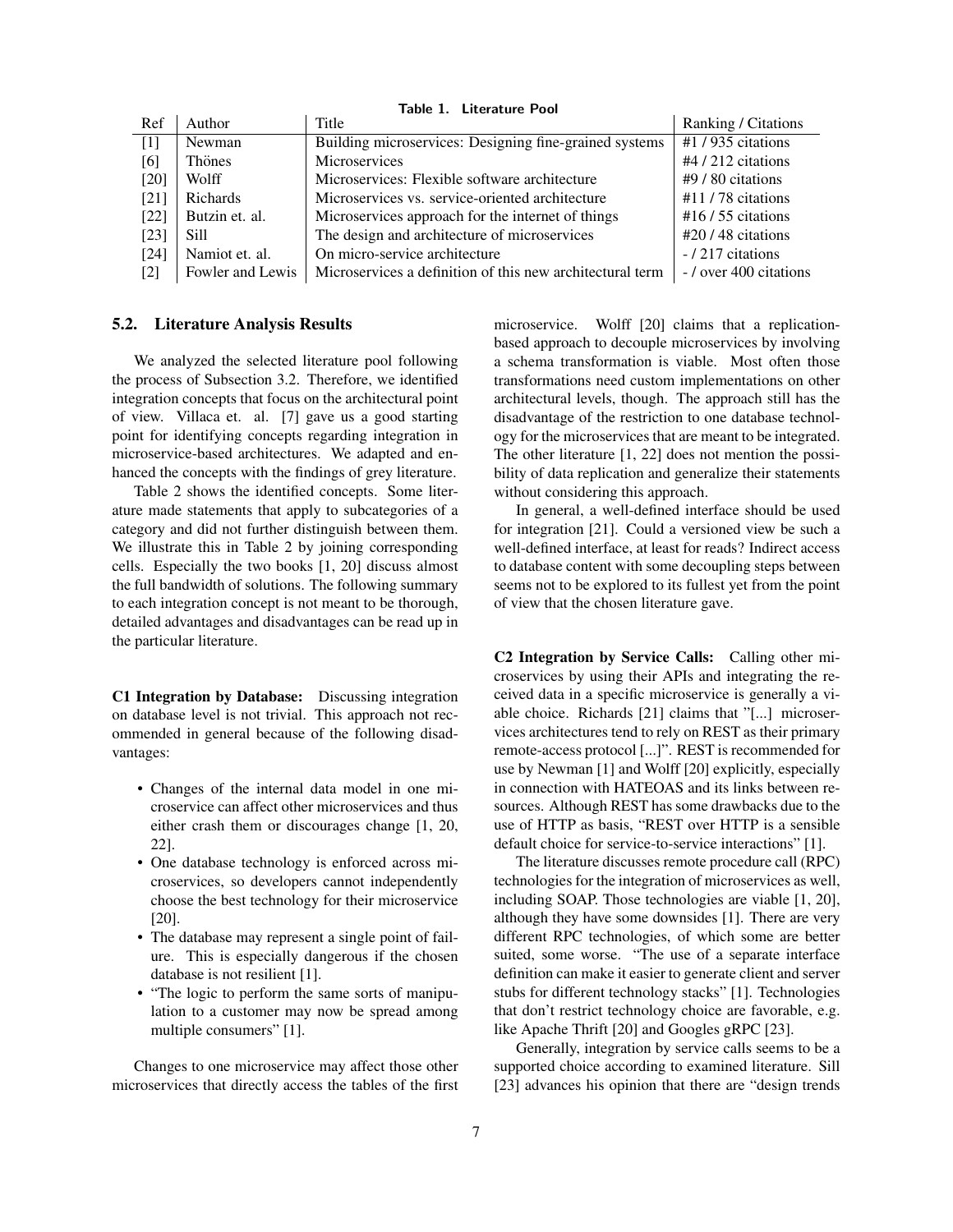| C1             | Integration by Database      |  |  |  |  |
|----------------|------------------------------|--|--|--|--|
| a              | Direct Access                |  |  |  |  |
| h              | <b>Indirect Access</b>       |  |  |  |  |
| C <sub>2</sub> | Integration by Service Calls |  |  |  |  |
| a              | <b>REST</b>                  |  |  |  |  |
| h              | <b>RPC</b>                   |  |  |  |  |
| C <sub>3</sub> | Integration by Middleware    |  |  |  |  |
| a              | <b>ESB</b>                   |  |  |  |  |
| h              | Simple Messaging/Pub-Sub     |  |  |  |  |
| C4             | Integration by UI            |  |  |  |  |
| a              | Monolithic UI                |  |  |  |  |
| h              | Distributed UI               |  |  |  |  |
|                |                              |  |  |  |  |

 $\overline{a}$ 

| Article                                                   | Concepts       |   |                |              |                |     |                |     |  |  |  |
|-----------------------------------------------------------|----------------|---|----------------|--------------|----------------|-----|----------------|-----|--|--|--|
|                                                           | C <sub>1</sub> |   | C <sub>2</sub> |              | C <sub>3</sub> |     | C <sub>4</sub> |     |  |  |  |
|                                                           | a              | b | a              | b            | a              | b   | a              | b   |  |  |  |
| $[1]$                                                     | W              |   | p              | $\mathbf{r}$ | W              | r   | p              | р   |  |  |  |
| [6]                                                       |                |   |                |              | W              | r   |                |     |  |  |  |
| $[20]$                                                    | W              | p | r              | r            |                | r   | p              | r   |  |  |  |
| $[21]$                                                    |                |   |                | (r)          | (w)            | (r) |                |     |  |  |  |
| $[22]$                                                    | W              |   | (r)            |              |                | r   |                | (r) |  |  |  |
| $[23]$                                                    |                |   | (r)            |              |                | (r) |                |     |  |  |  |
| $[24]$                                                    |                |   |                |              |                | r   |                |     |  |  |  |
| $[2]$                                                     | (w)            |   | (r)            |              | W              | r   |                |     |  |  |  |
| $r =$ recommendation, $w =$ warned / rejected,            |                |   |                |              |                |     |                |     |  |  |  |
| $p =$ partially viable, () = claimed without explanation, |                |   |                |              |                |     |                |     |  |  |  |
| $=$ not discussed                                         |                |   |                |              |                |     |                |     |  |  |  |

for cloud services that favor speed and responsiveness over human readability of the exchanged data and API calls". Various technological approaches will compete with established REST over HTTP in the future.

C3 Integration by Middleware: Middleware is a very broad category of ways to integrate applications. In microservice literature, the two mentioned ones are the enterprise service bus (ESB) from service-oriented architecture (SOA) and simple message brokers supporting publish-subscribe functionality. In the upcoming comparison, we assume that an ESB includes additional logic like message enhancements, message transformations or protocol transformations.

The asynchronous messaging-style of integration that enables choreography is frequently encouraged by literature. This comes with the fact that "event-driven applications [...] allow you to decouple compared to using point-to-point RPC the whole time" [6]. It also enables data replication via events from one microservice to another as an Event Data Pump [1]. Wolff [20] claims that good implementations of a publish-subscribe infrastructure can improve the resilience and scalability of a system. On the downside, these kinds of architectures have the potential to become more complex [1].

In comparison, the ESB known from SOA containing much more logic is rejected by most literature. One interviewee even claims he never saw any project succeed that incorporates a big central ESB [6]. The general mantra that most literature agrees to is "keep your middleware dumb, and keep the smarts in the endpoints" [1].

C4 Integration by UI: We found two general ways of integrating microservices on the UI level. One is a monolithic UI that makes API calls to backend services and integrates the data for presentation. Newman [1] calls this approach "API composition"; it enforces that API changes of microservices have to be combined with adjustments in the UI. The modularization of a UI decouples the components as far as possible. They could communicate with each other e.g. by utilizing events on this level [20].

The other general approach claims that "microservices should bring their own UI along with them. By having the UI included with the relevant microservice, changes to that microservice that affect the UI can be done in one place. It is then necessary to integrate the UIs of the microservices together to form the system as a whole" [20]. This can be achieved in multiple ways. Either linking HTML pages served by microservices, using skeletons that pull in other fragments via JavaScript for example or utilizing Edge Side Includes (ESI) or Server Side Includes (SSI) [20].

Some of the mentioned approaches provide closer integration, some come with more decoupling capabilities. It is a trade-off. Which one to choose depends on the use-case specific requirements. Regarding multiple UIs, there is the Backends for Frontends approach [1, 20]. Each UI has its own server-side aggregation endpoint or API gateway. It can lead to less chatty conversations and promises to fulfill the different requirements of UIs better [1].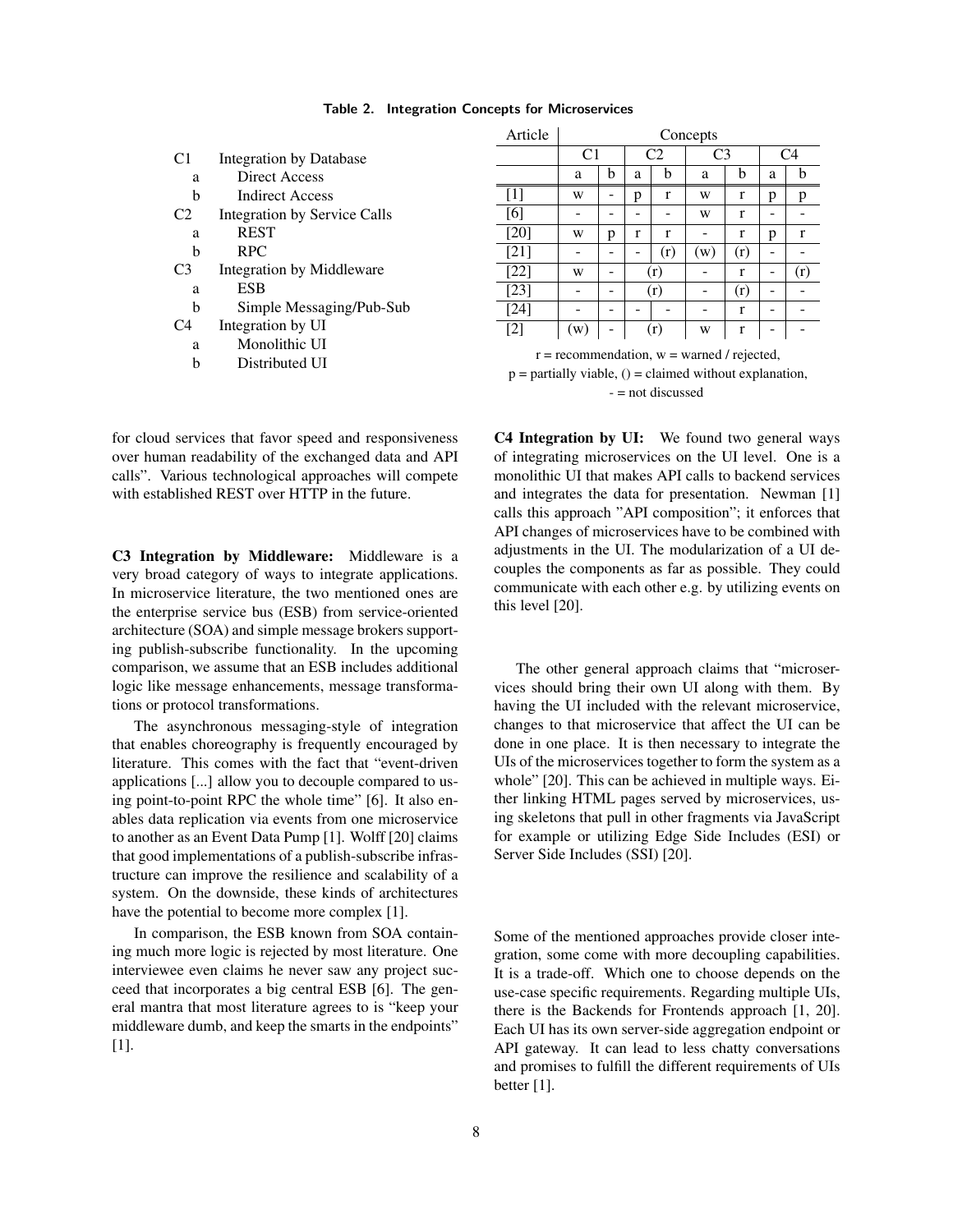# 6. Gap Analysis

This section uses the developed EII model of Section 4 and applies it to the microservice domain that Section 5 summarized. This last step is meant to make the differences between both approaches visible and perform a gap analysis.

Like already mentioned, we distinguish between triggering distributed behavior and querying data from microservices when speaking about integration. This implies that we have to focus on the case of distributed data aggregation from different microservices and ignore the distributed behavior case in order to make a comparison with data integration.

The structure of encountered integration concepts has similarities with approaches of established EII. We steer the discussion through every established EII approach and conclude whether the corresponding approach is recommended, rejected, or restrictedly viable in microservice-based architectures

Integration by UI turned out to be a recommended approach in microservice-based architectures under concept C4. There are more fine-grained technical solutions to this with each having its pros and cons. The method of implementing Backends for Frontends fits better into the next category, though.

Integration by Applications with different technologies is well represented and recommended in microservices. REST seems to be the most used technology, other RPC-like approaches are also viable. We found those under the concept C2 Integration by Service Calls.

Integration by Middleware is applicable with microservices within a certain degree as concept C3 shows. The recommendation is to keep the middleware free of domain logic. Publish-Subscribe messaging is frequently encouraged in literature for decoupling services. Other kinds of middleware are not described in investigated literature, like SQL middleware. We conclude this approach is present in microservice-based systems in a restricted way.

Unified Data Access and Common Data Storage are not distinguished in microservice literature but discussed under concept C1 Integration by Database. The general opinion is to avoid this kind of integration. Without spectating distributed behavior cases, the argument of spread manipulation logic across microservices can be neglected in this context. Moving write functionality to the database level like stored procedures could cope with this problem as well.

Two disadvantages of the database integration approach are connected to the technological choice of the database. We are certain that there are use-cases where restricting to one kind of database technology can be considered as good trade-off when gaining performance in return. Additionally, with the choice of a suitable database technology, we can invalidate the argument of lost resilience as a single point of failure.

The open point that remains is the danger to independent evolvability of microservice, especially the independent deployability. There are database techniques like schema evolution that could deal with this issue as well. We think as long as a view on the data exists that is maintained across versions of the microservice, as some kind of versioned interface like it is good practice in RESTful APIs as well, this approach has the potential to be a good alternative to the recommended approaches. Even though, literature rejects the approach to integrate on database level.

# 7. Limitations

In Section 4 we selected and vetted an EII model and developed it further in order to apply it for the comparison with approaches of microservices. However, in order to claim that the chosen model completely represents established data integration theory in the enterprise ecosystem, a comprehensive literature review is necessary that makes sure the developed model covers all the important aspects.

Our approach regarding data integration in microservice-based architectures is limited to a selective elicitation of discussions about the integration of microservices. In Section 5 we focus on grey literature by applying quality assurance criteria of citation count in order to identify literature that has the most impact. This assumption may lead to disregarding recent insights that have not yet achieved high citation counts.

## 8. Conclusion and Future Work

This article developed a model for EII focusing on system architecture in Section 4, reviewed microservice literature regarding integration in Section 5, and applied the developed model on those findings in Section 6.

With this approach, we showed that not the whole solution space that is open for data integration in the enterprise ecosystem is utilized by microservices. Microservices can utilize the UI for integrating data and presenting the result directly to the user. Another recommended approach is to use service calls in order to retrieve data and perform data integration in another microservice. Regarding data integration via middleware, only technologies that provide simple publish-subscribe functionality are recommended. Literature explicitly warns to